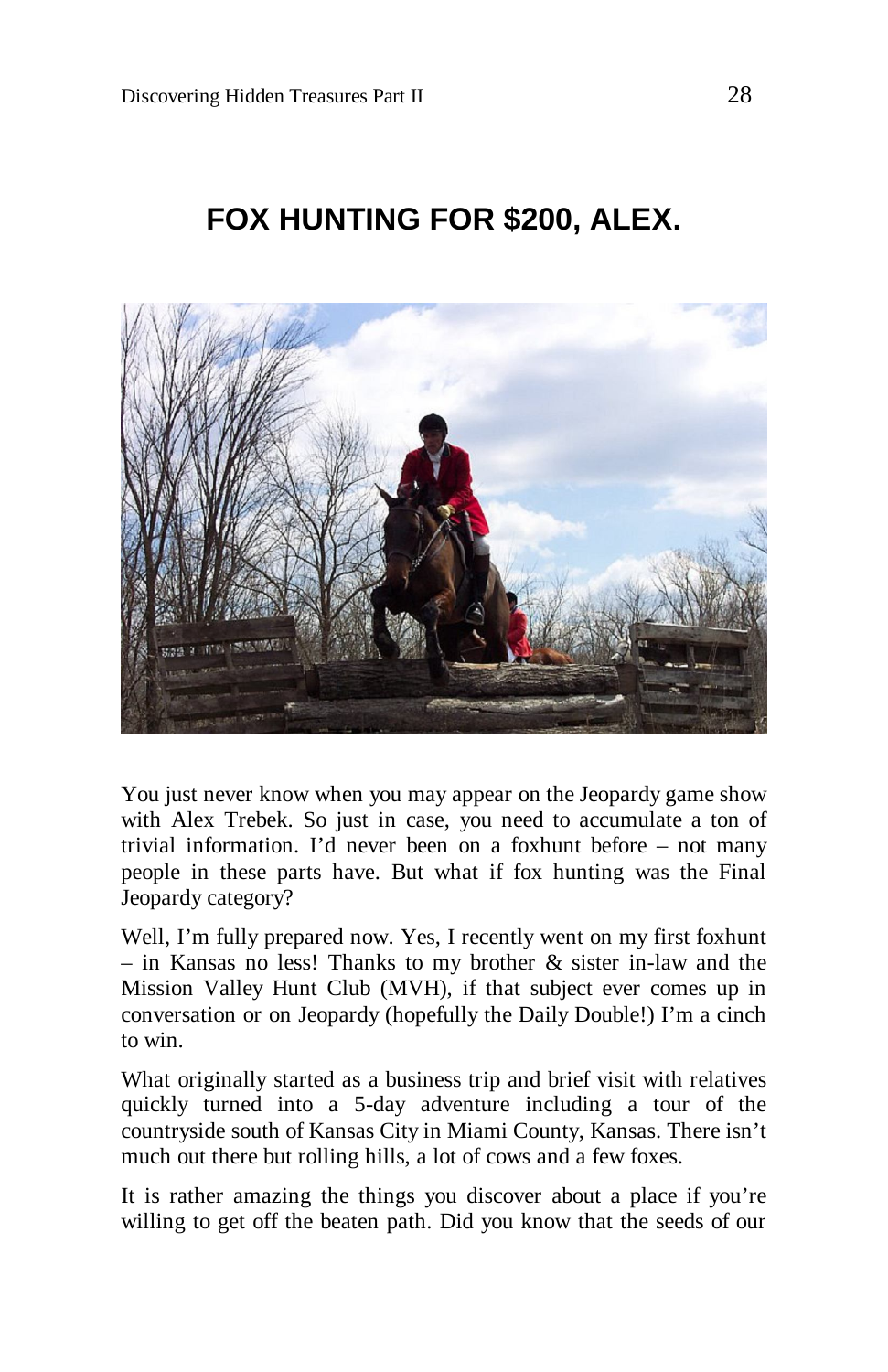Discovering Hidden Treasures Part II 29

great Civil War were sown in Miami County? The infamous abolitionist John Brown of Harper's Ferry fame was born there. And just down the road from my brother-in-law's 40 acres is the Summerset Winery, featuring Buffalo Blush wine – what makes a buffalo blush anyway?

My relatives (Peggy & Bruce Kelly) call their "farm" Kellyglen and they share it with six horses, six cats and two dogs. Both Kellys are avid horse lovers and belong to the MVH. As the crow flies, the Club is only a few miles north of Kellyglen and they could "hack" to the hunt if they chose too.

We didn't "hack" to Kansas, which means basically to ride instead of trailering your horse to a location; we took the big silver bird called Northwest Airlines to MCI (Kansas City Airport). Now MBS (Midland, Bay City, Saginaw) makes sense but MCI?

My wife and I got through security without incident (no trips to the penalty box) and even hit the jackpot with upgrades to the more spacious exit row seats – no extra charge. We discovered from recent air travel that flight attendants are actually showing a sense of humor again – something that was definitely lacking since 9/11, security level orange, multiple layoffs, cutbacks and union strikes.

I'm basing this observation on the instructions issued to all passengers prior to takeoff from DTW (that's the Metro Detroit Airport). As we sat there patiently (granted most passengers were half asleep), the flight attendant said over the microphone, "It's way too early to be doing anything but please take the security card out of your seat pocket and pretend to follow along."

She continued, "If the plane should suddenly lose cabin pressure an oxygen mask will drop down. If there is a child or someone acting like a child next to you stop screaming, then secure your own mask first. Its up to you whether you help the person acting like a child."

Our instructions ended with: "this is a non-smoking flight but if you absolutely must smoke, use the exit doors on the left. If you can keep it lit while out on the wing, we'll let you smoke. Thank you for your cooperation and have a nice flight. Bye-bye."

Now that's my kinda flight attendant. Not one person asked me to open the exit door to go out for a smoke. Oops, sorry for digressing – back to the hunt.

Actually we didn't go on an "official" hunt, as the formal hunt season was a week away. We were invited to attend the last "cubhunt", which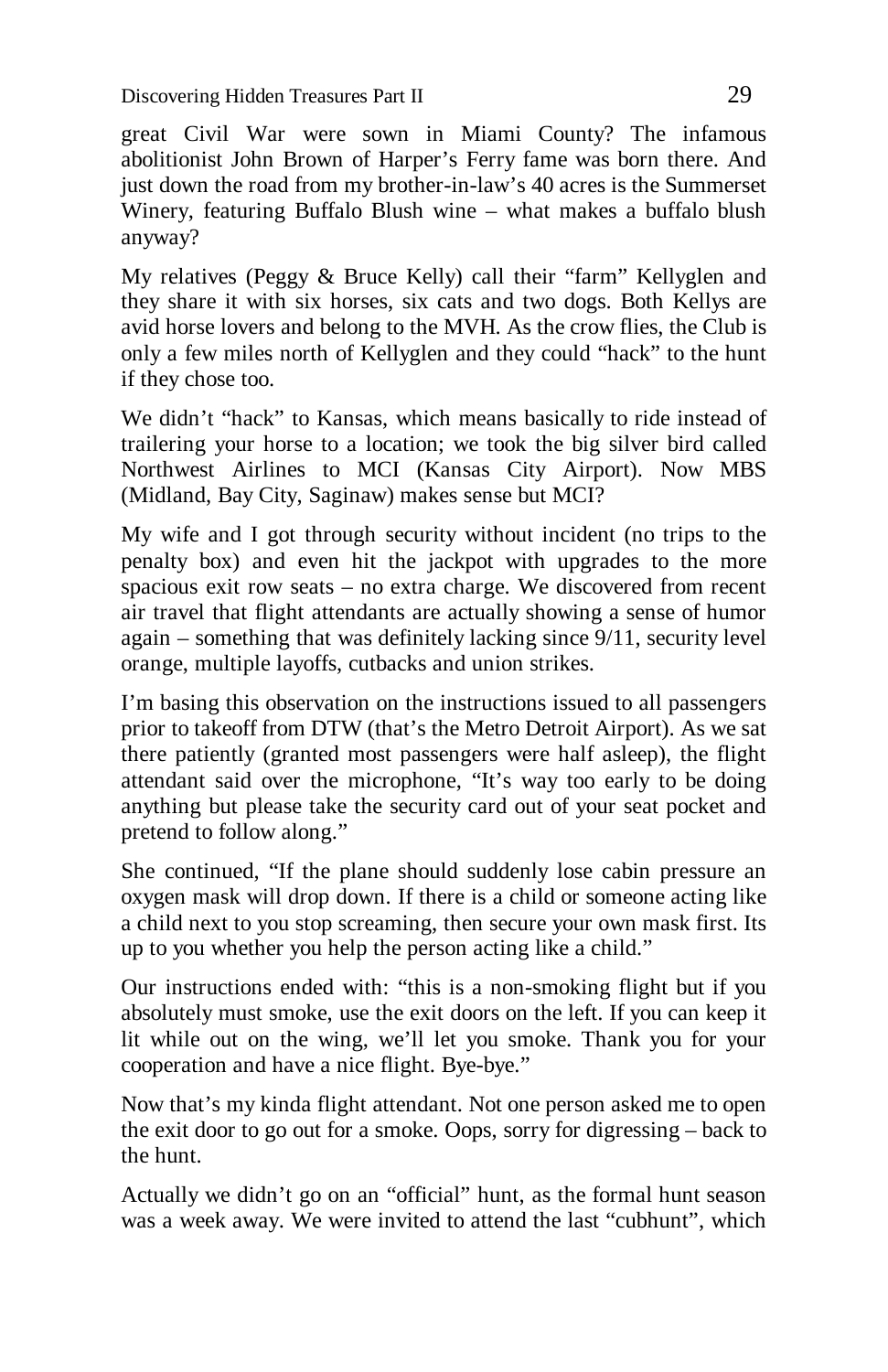Discovering Hidden Treasures Part II 30

the Master Huntsman (MFH) uses to train the young dogs (which they are NEVER called).

I soon discovered I literally knew nothing about foxhunting because everything I thought I knew was wrong. First, as I just said in the last paragraph, I kept referring to the smaller pack of four-legged creatures as dogs – wrong – they are hounds. And those bright red-colored jackets – wrong – they are scarlet coats.

There are whole books on fox hunting etiquette and everyone at MVH quickly learned I'd never read any of them. I expected someone in a red jacket to yell "release the hounds" and the dogs would all start barking – wrong – scarlet coat, no one yells and a hound doesn't bark. He opens, throws his tongue or speaks.

The Master Huntsman blew his horn and off they went or rather they were "cast" to "covert" (pronounced cover). I expected to hear "tallyho" – wrong – that only occurs when someone on the staff or in the "field" (the other large group, two-legged creatures on horseback or on their butts if they fall) spots the fox.

That's another thing…foxhunting is an expensive hobby to begin with but especially costly for amateur riders. One doesn't fall off their horse. They have an "unscheduled dismount" resulting in a "cropper fee." You pay into a fund for each embarrassment – a sort of humiliation tax.